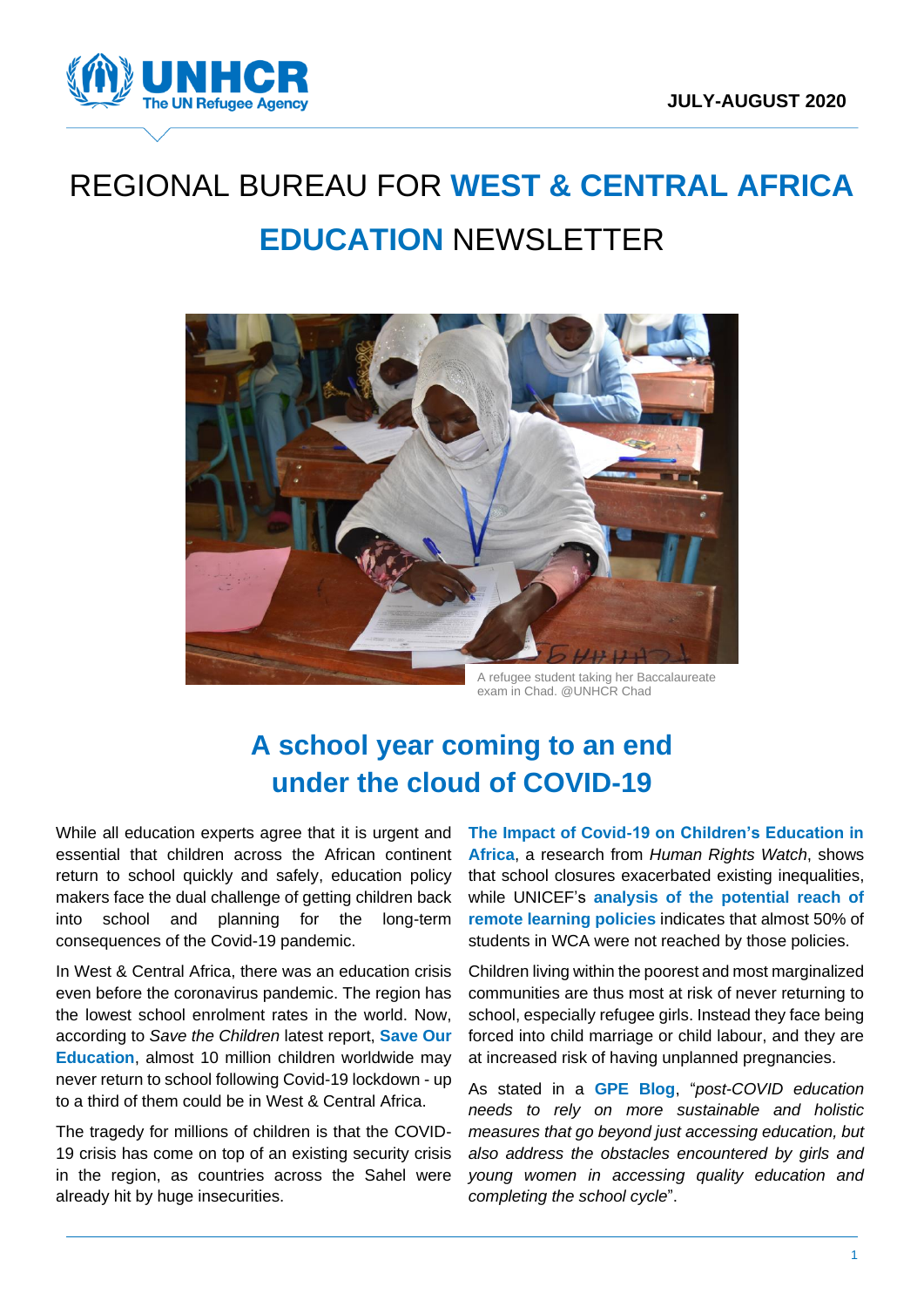

## **UNHCR'S RESPONSE TO COVID-19**

#### [NIGER] Support a safe return to school



In Niger, schools have reopened since June 1 and UNHCR and its partners have supported this return by rehabilitating storm-damaged classrooms and installing emergency classrooms in the Tahoua and Tillabery regions, distributing school kits to primary and secondary refugee students, along with teaching aid kits for teachers who were forced to move after the attack on the Intikane camp and the destruction of the school.

To support students who were deprived of education during mandatory school closures prepare for the next school year, UNHCR's implementing partner, NRC, organized catch-up classes in the Maradi region. The program, which will last until September, started in July for 2,641 children, including 1,199 Nigerian refugees.

UNHCR also supported 100 Nigerian refugees enrolled in distance secondary programme - in order to keep pace with the Nigerian curriculum - to head back to Nigeria to sit for their exams.



Nigerian students taking the bus to cross the border and take their exams in Nigeria. @UNHCR Niger

*Check out UNHCR Niger education Dashboard (Jan-July 2020) [here](https://data2.unhcr.org/en/documents/details/78650).*

#### [CHAD] Organize end-of-year exams

In Chad, following the closure of all schools in the country since 19 March due to COVID-19, students who were preparing to take exams during the summer of 2020 returned to class on 25 June. Out of the 1,744 refugee students enrolled in the final year of lower secondary, 1,353 returned to classes, a loss of 22%. For the last year of upper secondary, 1,069 Baccalaureate candidates returned to class out of the 1,420 who were registered in March, a loss of 25%.



Refugee student taking the Baccalaureate exam in Farchana refugee camp. @UNHCR Chad

While all students should return to class in September, the statistics are already showing the negative effects of COVID-19 on the schooling of refugee children.



*Read UNHCR Chad Flash Infos [here](https://reliefweb.int/report/chad/tchad-1-209-r-fugi-s-participent-aux-preuves-du-baccalaur-2020).*

In August, UNHCR supported the organization of end-of year exams by creating, in collaboration with the Chadian government, a Baccalaureate examination center in a refugee camp (Farchana camp, Ouaddai province) to allow Chadian and refugee candidates to take their exams while respecting physical distancing measures.

A total of 1,209 refugees (57% of girls) sat for the national Baccalaureate and 1,866 for the Brevet (exam marking the end of lower secondary school).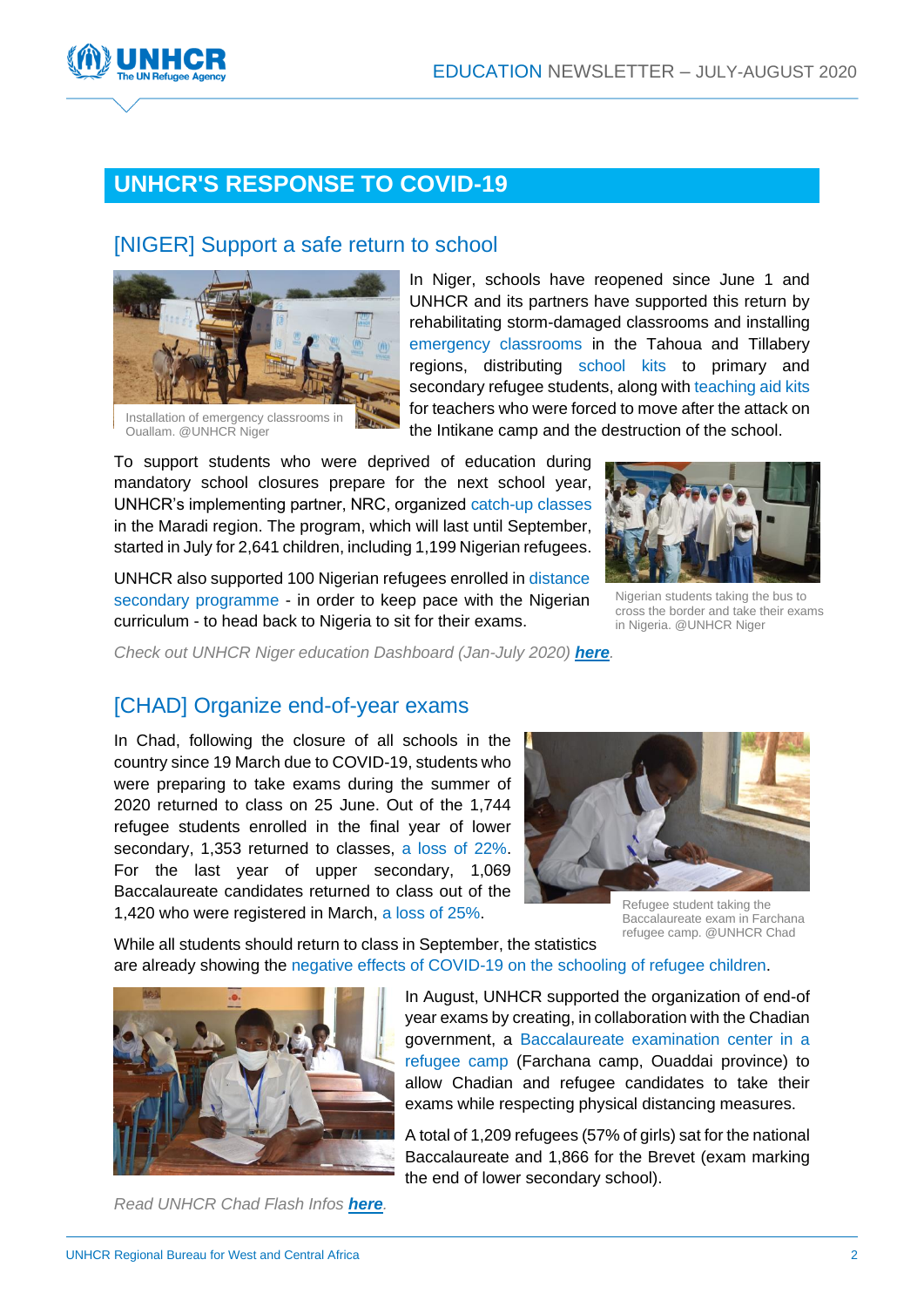

#### [BURKINA FASO] Support distance learning over the radio

In Burkina Faso, 83 refugee students took part in the exam session for primary and secondary schools. Following the exams, which began on 14 July after being postponed for a month due to COVID-19, 342 radios were distributed to support distance learning by enabling children to access the Ministry of Education's national programme broadcast. In total, 4,000 portable solar radios were distributed to refugee and host community students. The radios and school kits that accompany them allow students to continue learning and to prepare for the upcoming school year.



Student receiving a radio for distance learning, after completing primary education. @UNHCR Burkina Faso

#### [GHANA] Prepare for the new the school year



Students receiving school kits in Ampain refugee camp. @UNHCR Ghana

Ahead of the Basic Education Certificate Examination (BECE) in September, UNHCR has distributed school kits to refugee children and host community students who are in final year in Ampain and Krisan camps to help them preparing for their exams.

In preparation for the reopening of schools, UNHCR also provided refugee children enrolled in basic education with cash assistance (CBI) for the procurement of school uniforms. The exercise has taken off in all 4 camps with about 1,500 pupils expected to benefit.

#### [LIBERIA] [Improve](https://www.globalpartnership.org/gpe-and-covid-19-pandemic?location=initial-view) refugees access to distance learning solutions

[Rising On Air](https://www.risingacademies.com/onair) is a free distance learning solution from Rising Academies. Founded in Sierra Leone in 2014 to provide emergency education to children kept out of school by the Ebola Epidemic, Rising uses high quality, structured curriculum content, redesigned for delivery via radio and SMS.



In Liberia, Rising on Air is an official contributor to the Ministry of Education and the Liberia National Radio Program that has been aired during the pandemic whilst schools were closed. Rising on Air are offering a) 20-week programme of free, open source, downloadable radio scripts and audio recordings to teach literacy and numeracy to K-12 learners in English, French, and Arabic; and b) wraparound content via SMS and phone for teachers and caregivers offering guidance to maximize the radio experience.



6 th grade students in their classroom in Bahn refugee camp, Nimba country. @UNHCR Liberia

*Learn more about Rising On Air [here](https://www.risingacademies.com/onair).*

Through a new partnership with Rising On Air, UNHCR's objective is to provide additional support to refugee children in grades 6-9 and 12 who have returned to school and printable materials for 'take home' learning packages for grades 1 to 5 not due to return to classes until the New Year, in order to give the much needed support to the students and teachers whilst they navigate this pandemic.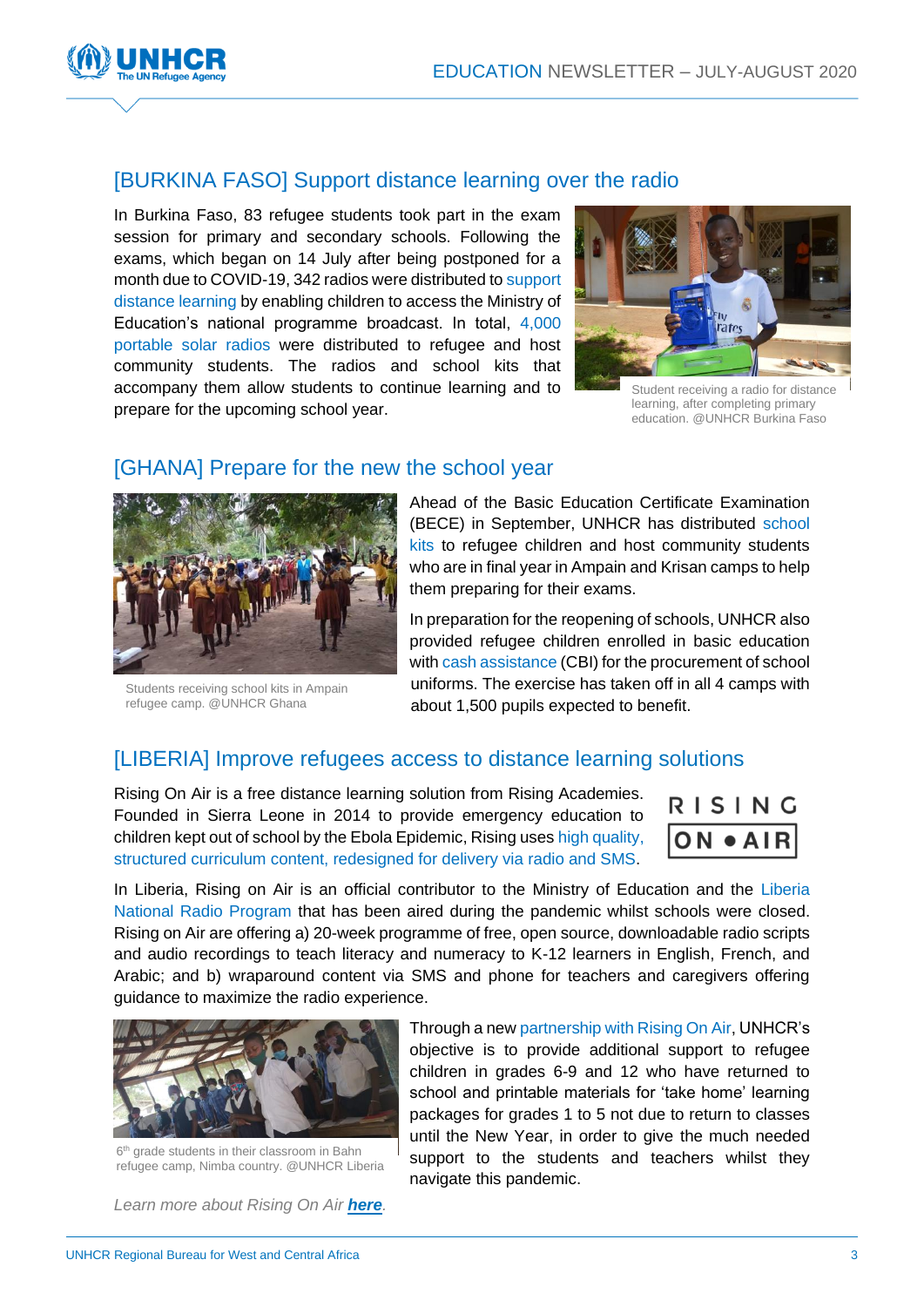

### **EDUCATION UNDER ATTACK IN WCA**

As schools gradually reopen in the region, targeted attacks on education continue in the many countries affected by insecurity (Burkina Faso, Mali, Niger, Cameroon, Chad, Central African Republic, Nigeria) and recent events even indicate an upward trend in these attacks.

In the Sahel region, schools are caught up in an armed conflict that continues to escalate and the impact of the twin scourges of COVID-19 and attacks on education threatens to destroy hard-won gains in refugee education and jeopardize the future of thousands of young people. Threats to education personnel, abduction of students, attacks on education facilities and the use of schools for military purposes - all of which amount to a grave violation of children's rights - are becoming commonplace across the region.



**Read UNHCR Story**: **[Schools caught up in armed conflict sweeping across the Sahel](https://www.unhcr.org/news/stories/2020/8/5f4782404/schools-caught-armed-conflict-sweeping-across-sahel.html)**.

Between 2017 and 2019, the central Sahel countries witnessed a six-fold increase in school closures due to violence. As of March 2020, before the outbreak of the COVID-19 pandemic, more than 4,000 schools were closed in Burkina Faso, Mali and Niger, affecting more than 750,000 children, including refugees and internally displaced who were already struggling to pursue their education.

In Burkina Faso, so far in 2020, more attacks have been reported than in all of 2018.

While attacks on schools continue, the new COVID-19 related challenges appear to influence patterns of such attacks, as indicated in a report published in July by Insecurity Insight: **[Attacks On Schools Continue](http://insecurityinsight.org/wp-content/uploads/2020/07/Attacks-on-schools-in-the-context-of-the-COVID-19-pandemic.pdf)  [Despite COVID-19 Pandemic](http://insecurityinsight.org/wp-content/uploads/2020/07/Attacks-on-schools-in-the-context-of-the-COVID-19-pandemic.pdf)**. Since the pandemic was declared on 12 March, the overall number of violently damaged schools declined compared to the previous two months of 2020. In Cameroon for instance, this is partially due to the ceasefire declared by Anglophone militants in the Ambazonia region.





However, the partial reopening of schools since June has triggered renewed violence. 13 primary schools were already attacked in Burkina Faso (East region) while in Mali (Mopti region), 1 school and two school inspectors and a school director were kidnapped. In Nigeria (Kaduna State), seven students and their teacher were

kidnapped in the middle of the classroom by a group of armed men while they were preparing for exams.

In its latest report, **[Education under Attack](http://protectingeducation.org/wp-content/uploads/eua_2020_full.pdf)** 

**[2020](http://protectingeducation.org/wp-content/uploads/eua_2020_full.pdf)**, the Global Coalition to Protect Education from Attack (GCPEA) provides a global overview of this violence against education and outlines recommendations for stakeholders. Explore the report findings using this **[interactive map](https://eua2020.protectingeducation.org/#map)**.

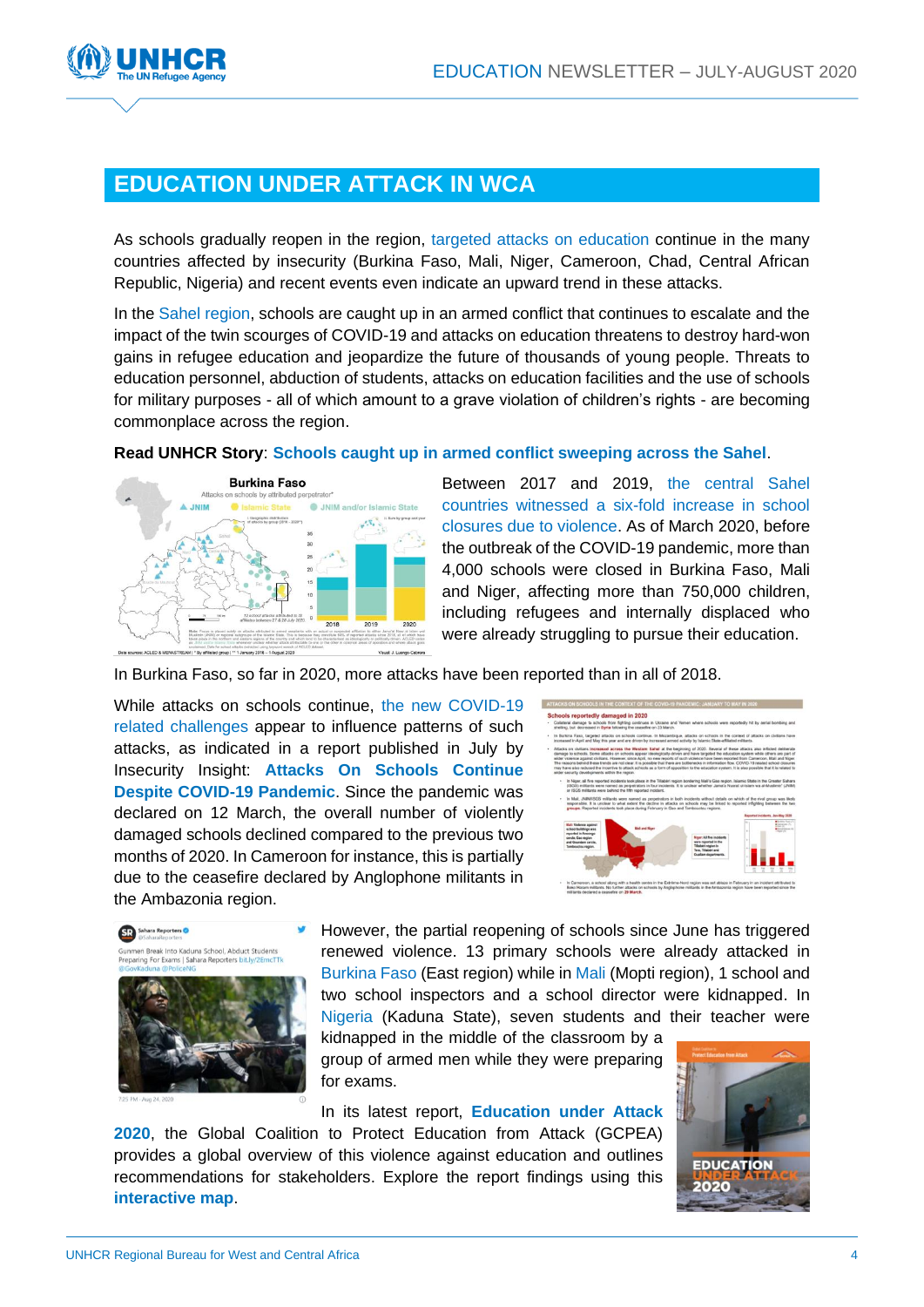

### **EDUCATION RESOURCES**

#### [UN] [Education during COVID-19 and beyond](https://www.un.org/sites/un2.un.org/files/sg_policy_brief_covid-19_and_education_august_2020.pdf)

**Policy Brief: Education** during COVID-19 and beyond

The COVID-19 pandemic has led to the largest disruption of education ever. Despite the delivery of lessons by radio, television and online, and the best efforts of teachers and parents, many students remain out of reach. Learners with disabilities, those in minority or disadvantaged communities, displaced and refugee students and those in remote areas are at highest risk of being left behind.

This Policy Brief calls for action in four key areas: reopening schools, prioritizing education in financing decisions, targeting the hardest to reach, and reimagine the future of education for all.

*Download the full document [here](https://www.un.org/sites/un2.un.org/files/sg_policy_brief_covid-19_and_education_august_2020.pdf).*

#### [\[The Alliance-INEE\] Weighing up the risks: School closure and reopening](https://inee.org/resources/weighing-risks-school-closure-and-reopening-under-covid-19)  under COVID-19 – [When, Why, and What Impacts?](https://inee.org/resources/weighing-risks-school-closure-and-reopening-under-covid-19)

In this new **[Policy Paper](https://inee.org/resources/weighing-risks-school-closure-and-reopening-under-covid-19)**, The Alliance for Child Protection in Humanitarian Action and the INEE have developed a balanced analysis to inform decisions based on holistic child-wellbeing as to when and why to re-open schools. This paper is meant to help decision makers frame a holistic analysis of school closure on the wellbeing of children and young people, and to consider the safe reopening of schools.



*Download the full document [here](https://inee.org/resources/weighing-risks-school-closure-and-reopening-under-covid-19).* 

#### [\[GEC-CP AoR\] CP-EiE Collaboration Framework](https://www.cpaor.net/Launch_CP_EiE_Collab_Framework)



The Global Education Cluster (GEC) and the CP AoR have committed to strengthen joint planning, coordination and response, to support the education and protection of children and youth living in humanitarian contexts.

This new **[CP-EiE Collaboration Framework](https://educationcluster.app.box.com/s/9mqsahd102pzwwiq7cpobxxo0jc4cmkg)** supports Education and CP coordination teams' predictable and coherent collaboration throughout the HPC to achieve efficient, effective, and accountable humanitarian responses.

*Download the full document [here](https://educationcluster.app.box.com/s/9mqsahd102pzwwiq7cpobxxo0jc4cmkg).* 

#### [\[GPE\]](https://www.globalpartnership.org/blog/8-tracking-tools-covid-19-data-education) [8 tracking tools on COVID-19 data for education](https://www.globalpartnership.org/blog/8-tracking-tools-covid-19-data-education)

Several organizations have been collecting and publishing data on how the crisis would affect the delivery of public services, including education. This blog presents the different resources and tools that have been produced so far.



*Read the blog [here](https://www.globalpartnership.org/blog/8-tracking-tools-covid-19-data-education).*